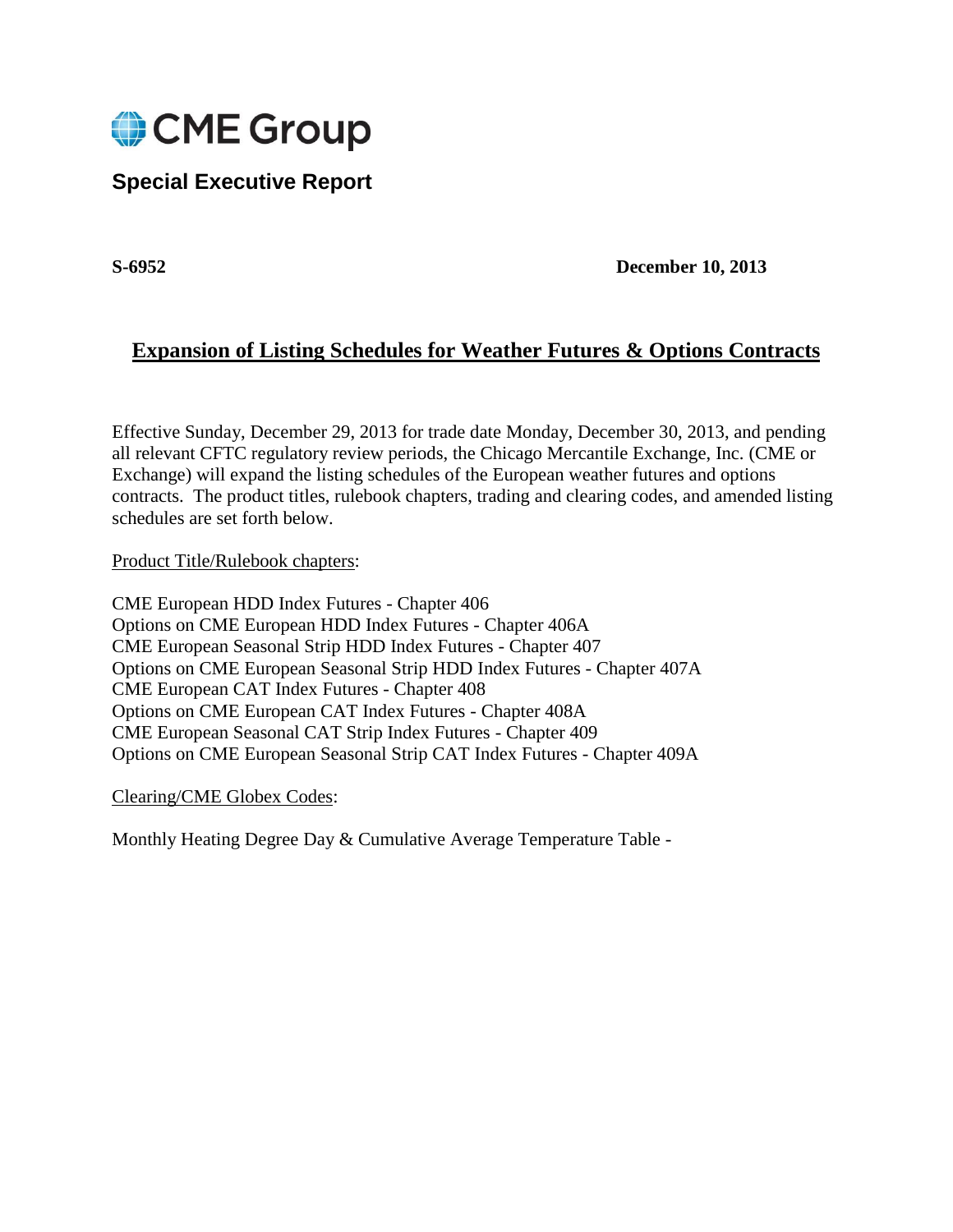|               |                | <b>European HDD</b> |                     |                  |                  |                  |                  |                  |
|---------------|----------------|---------------------|---------------------|------------------|------------------|------------------|------------------|------------------|
|               | City Code      | Oct                 | Nov                 | Dec              | Jan              | Feb              | Mar              | Apr              |
| London        | D <sub>0</sub> | <b>DOV</b>          | D <sub>0</sub> X    | D <sub>0</sub> Z | D <sub>OF</sub>  | D <sub>0</sub> G | D <sub>O</sub> H | D <sub>0</sub>   |
| Paris         | D1             | D <sub>1</sub> V    | D <sub>1</sub> X    | D <sub>1</sub> Z | D <sub>1</sub> F | D <sub>1</sub> G | D1H              | D <sub>1</sub>   |
| Amsterdam     | D <sub>2</sub> | D <sub>2</sub> V    | D <sub>2</sub> X    | D <sub>2</sub> Z | D <sub>2F</sub>  | D <sub>2</sub> G | D <sub>2</sub> H | D <sub>2</sub> J |
| Berlin        | D <sub>3</sub> | D <sub>3</sub> V    | D <sub>3</sub> X    | D <sub>3</sub> Z | D <sub>3F</sub>  | D <sub>3</sub> G | D3H              | D <sub>3</sub> J |
| Essen         | D4             | D4V                 | D4X                 | D4Z              | D <sub>4F</sub>  | D <sub>4</sub> G | D <sub>4</sub> H | D4J              |
| Stockholm     | D <sub>5</sub> | D5V                 | D <sub>5</sub> X    | D <sub>5</sub> Z | D <sub>5F</sub>  | D <sub>5</sub> G | D <sub>5</sub> H | D <sub>5</sub> J |
| Rome          | D <sub>9</sub> | D <sub>9V</sub>     | D <sub>9</sub> X    | D <sub>9</sub> Z | D <sub>9F</sub>  | D <sub>9G</sub>  | D <sub>9</sub> H | D <sub>9</sub> J |
| Madrid        | DQ             | <b>DQV</b>          | <b>DQX</b>          | <b>DQZ</b>       | <b>DQF</b>       | <b>DQG</b>       | DQH              | <b>DQJ</b>       |
| Barcelona     | D <sub>8</sub> | D8V                 | D8X                 | D8Z              | D8F              | D8G              | D8H              | D <sub>8</sub> J |
| Oslo-Blindern | D <sub>6</sub> | D <sub>6</sub> V    | D <sub>6</sub> X    | D <sub>6</sub> Z | D <sub>6F</sub>  | D <sub>6</sub> G | D <sub>6</sub> H | D6J              |
| Prague        | D7             | D7V                 | D7X                 | D7Z              | D7F              | D7G              | D7H              | D7J              |
|               |                |                     |                     |                  |                  |                  |                  |                  |
|               |                |                     | <b>European CAT</b> |                  |                  |                  |                  |                  |
|               | City Code      | Apr                 | May                 | Jun              | Jul              | Aug              | Sep              | Oct              |
| London        | G <sub>0</sub> | GOJ                 | GOK                 | G0M              | <b>GON</b>       | G <sub>0</sub> Q | GOU              | GOV              |
| Paris         | G1             | G1J                 | G1K                 | G1M              | G1N              | G <sub>1</sub> Q | G <sub>1U</sub>  | G1V              |
| Amsterdam     | G <sub>2</sub> | G <sub>2</sub> J    | G <sub>2</sub> K    | G <sub>2</sub> M | G <sub>2N</sub>  | G <sub>2</sub> Q | G <sub>2U</sub>  | G <sub>2V</sub>  |
| <b>Berlin</b> | G <sub>3</sub> | G3J                 | G3K                 | G3M              | G3N              | G3Q              | G3U              | G <sub>3</sub> V |
| Essen         | G4             | G4J                 | G4K                 | G4M              | G4N              | G4Q              | G4U              | G4V              |
| Stockholm     | G5             | G5J                 | G5K                 | G5M              | G5N              | G5Q              | G5U              | G5V              |
| Rome          | G9             | G9J                 | G9K                 | G9M              | G9N              | G9Q              | G9U              | G9V              |
| Madrid        | GQ             | GQJ                 | <b>GQK</b>          | <b>GQM</b>       | <b>GQN</b>       | GQQ              | GQU              | GQV              |
| Barcelona     | G8             | G8J                 | G8K                 | G8M              | G8N              | G8Q              | G8U              | G8V              |
| Oslo-Blindern | HL             | HU                  | <b>HLK</b>          | <b>HLM</b>       | <b>HLN</b>       | HLQ              | <b>HLU</b>       | <b>HLV</b>       |
| Prague        | Β7             | B7J                 | B7K                 | B7M              | B7N              | B7Q              | B7U              | B7V              |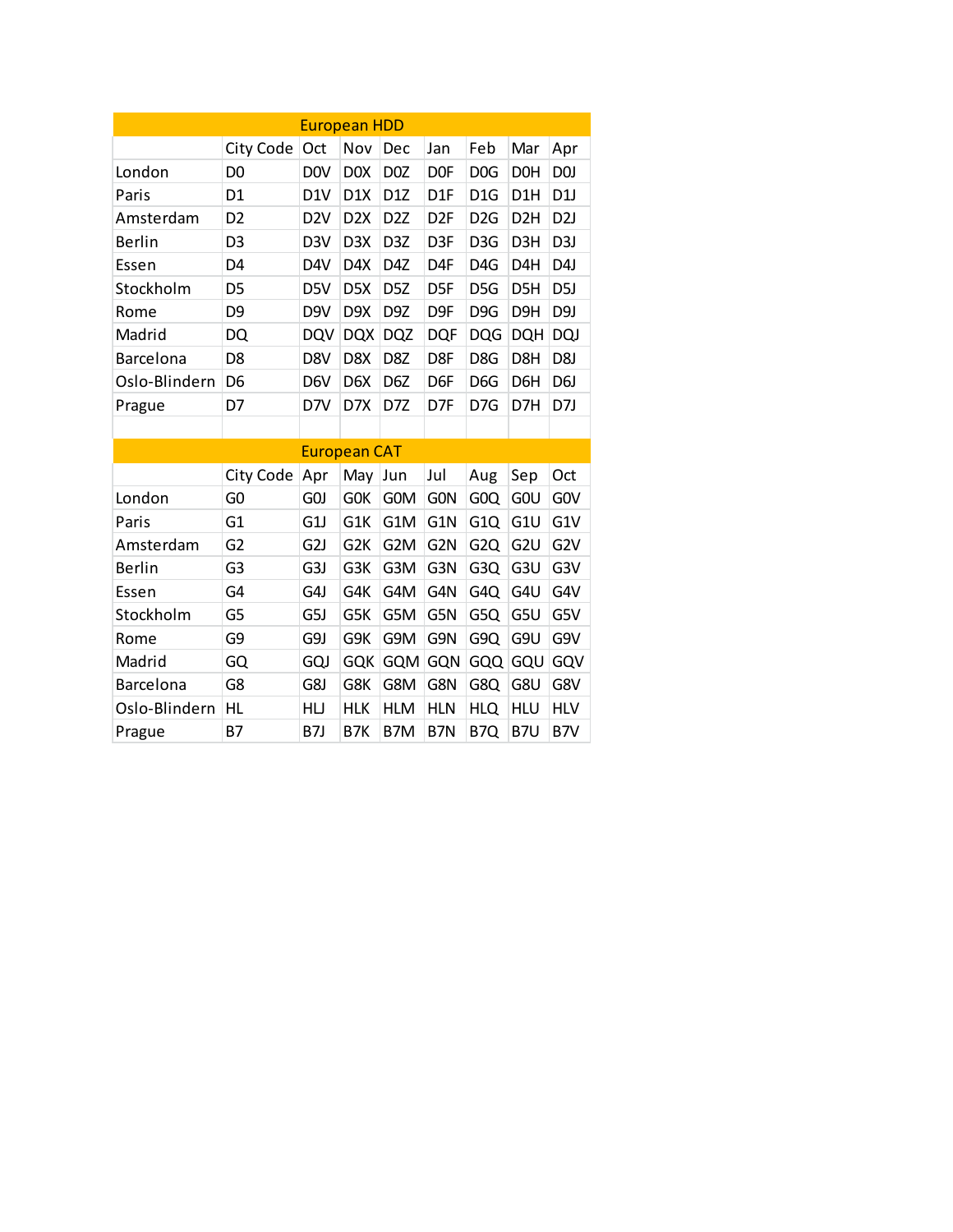## Seasonal HDD & CAT Table -

|     | London (D0) HDD Strip |                                                               |                               |                   |                               |                   | Stockholm (D5) HDD Strip |            |  |                                                               |                              |             |             |             |                   |
|-----|-----------------------|---------------------------------------------------------------|-------------------------------|-------------------|-------------------------------|-------------------|--------------------------|------------|--|---------------------------------------------------------------|------------------------------|-------------|-------------|-------------|-------------------|
|     |                       | Start End Oct End Nov End Dec End Jan End Feb End Mar End Apr |                               |                   |                               |                   |                          |            |  | Start End Oct End Nov End Dec End Jan End Feb End Mar End Apr |                              |             |             |             |                   |
| Oct |                       | <b>DOVX</b>                                                   | <b>DOVZ</b>                   | <b>DOVF</b>       | <b>DOVG</b>                   | <b>DOVH</b>       | <b>DOVJ</b>              | Oct        |  | D5VX                                                          | D5VZ                         | D5VF        | D5VG        | D5VH        | D5VJ              |
| Nov |                       |                                                               | D <sub>0</sub> X <sub>Z</sub> | D <sub>O</sub> XF | D <sub>0</sub> X <sub>G</sub> | D0XH              | D <sub>0</sub> XJ        | Nov        |  |                                                               | D5XZ                         | D5XF        | D5XG        | D5XH        | D <sub>0</sub> XJ |
| Dec |                       |                                                               |                               | D <sub>0</sub> ZF | D0ZG                          | D <sub>0</sub> ZH | D <sub>0</sub> ZJ        | Dec        |  |                                                               |                              | D5ZF        | D5ZG        | D5ZH        | D <sub>5Z</sub> J |
| Jan |                       |                                                               |                               |                   | <b>DOFG</b>                   | D <sub>OF</sub> H | D <sub>OF</sub> J        | Jan        |  |                                                               |                              |             | D5FG        | D5FH        | D5FJ              |
| Feb |                       |                                                               |                               |                   |                               | D <sub>0</sub> GH | D <sub>0</sub> GJ        | Feb        |  |                                                               |                              |             |             | D5GH        | D <sub>5</sub> GJ |
| Mar |                       |                                                               |                               |                   |                               |                   | <b>DOHJ</b>              | Mar        |  |                                                               |                              |             |             |             | D5HJ              |
|     |                       |                                                               |                               |                   |                               |                   |                          |            |  |                                                               |                              |             |             |             |                   |
|     |                       |                                                               | Paris (D1) HDD Strip          |                   |                               |                   |                          |            |  |                                                               | Rome (D9) HDD Strip          |             |             |             |                   |
|     |                       | Start End Oct End Nov End Dec End Jan End Feb End Mar End Apr |                               |                   |                               |                   |                          |            |  | Start End Oct End Nov End Dec End Jan End Feb End Mar End Apr |                              |             |             |             |                   |
| Oct |                       | D1VX                                                          | D1VZ                          | D1VF              | D1VG                          | D1VH              | D <sub>1</sub> VJ        | Oct        |  | D9VX                                                          | D9VZ                         | D9VF        | D9VG        | D9VH        | D9VJ              |
| Nov |                       |                                                               | D1XZ                          | D1XF              | D1XG                          | D1XH              | D <sub>1</sub> XJ        | Nov        |  |                                                               | D9XZ                         | D9XF        | D9XG        | D9XH        | D <sub>9</sub> XJ |
| Dec |                       |                                                               |                               | D1ZF              | D1ZG                          | D1ZH              | D <sub>1</sub> ZJ        | Dec        |  |                                                               |                              | D9ZF        | D9ZG        | D9ZH        | D9ZJ              |
| Jan |                       |                                                               |                               |                   | D1FG                          | D1FH              | D1FJ                     | Jan        |  |                                                               |                              |             | D9FG        | D9FH        | D9FJ              |
| Feb |                       |                                                               |                               |                   |                               | D1GH              | D <sub>1</sub> GJ        | Feb        |  |                                                               |                              |             |             | D9GH        | D <sub>9G</sub> J |
| Mar |                       |                                                               |                               |                   |                               |                   | D1HJ                     | Mar        |  |                                                               |                              |             |             |             | D9HJ              |
|     |                       |                                                               |                               |                   |                               |                   |                          |            |  |                                                               |                              |             |             |             |                   |
|     |                       |                                                               | Amsterdam (D2) HDD Strip      |                   |                               |                   |                          |            |  |                                                               | Madrid (DQ) HDD Strip        |             |             |             |                   |
|     |                       | Start End Oct End Nov End Dec End Jan End Feb End Mar End Apr |                               |                   |                               |                   |                          |            |  | Start End Oct End Nov End Dec End Jan End Feb End Mar End Apr |                              |             |             |             |                   |
| Oct |                       | D <sub>2</sub> VX                                             | D <sub>2</sub> V <sub>Z</sub> | D <sub>2VF</sub>  | D <sub>2</sub> V <sub>G</sub> | D <sub>2VH</sub>  | D <sub>2V</sub>          | Oct        |  | <b>DQVX</b>                                                   | <b>DQVZ</b>                  | <b>DQVF</b> | <b>DQVG</b> | <b>DQVH</b> | <b>DQVJ</b>       |
| Nov |                       |                                                               | D <sub>2</sub> X <sub>Z</sub> | D <sub>2</sub> XF | D <sub>2</sub> X <sub>G</sub> | D <sub>2</sub> XH | D <sub>2X</sub> J        | Nov        |  |                                                               | <b>DQXZ</b>                  | <b>DQXF</b> | <b>DQXG</b> | <b>DQXH</b> | <b>DQXJ</b>       |
| Dec |                       |                                                               |                               | D <sub>2</sub> ZF | D <sub>2</sub> ZG             | D <sub>2</sub> ZH | D <sub>2ZJ</sub>         | Dec        |  |                                                               |                              | <b>DQZF</b> | <b>DQZG</b> | <b>DQZH</b> | DQZJ              |
| Jan |                       |                                                               |                               |                   | D <sub>2FG</sub>              | D <sub>2FH</sub>  | D <sub>2FJ</sub>         | Jan        |  |                                                               |                              |             | <b>DQFG</b> | <b>DQFH</b> | <b>DQFJ</b>       |
| Feb |                       |                                                               |                               |                   |                               | D <sub>2GH</sub>  | D <sub>2</sub> GJ        | Feb        |  |                                                               |                              |             |             | <b>DQGH</b> | <b>DQGJ</b>       |
| Mar |                       |                                                               |                               |                   |                               |                   | D <sub>2</sub> HJ        | Mar        |  |                                                               |                              |             |             |             | <b>DQHJ</b>       |
|     |                       |                                                               |                               |                   |                               |                   |                          |            |  |                                                               |                              |             |             |             |                   |
|     |                       |                                                               |                               |                   |                               |                   |                          |            |  |                                                               |                              |             |             |             |                   |
|     |                       |                                                               | Berlin (D3) HDD Strip         |                   |                               |                   |                          |            |  |                                                               | Barcelona (D8) HDD Strip     |             |             |             |                   |
|     |                       | Start End Oct End Nov End Dec End Jan End Feb End Mar End Apr |                               |                   |                               |                   |                          |            |  | Start End Oct End Nov End Dec End Jan End Feb End Mar End Apr |                              |             |             |             |                   |
| Oct |                       | D3VX                                                          | D3VZ                          | D3VF              | D3VG                          | D3VH              | D <sub>3</sub> VJ        | Oct        |  | D8VX                                                          | D8VZ                         | D8VF        | D8VG        | D8VH        | D8VJ              |
| Nov |                       |                                                               | D3XZ                          | D3XF              | D3XG                          | D3XH              | D3XJ                     | Nov        |  |                                                               | D8XZ                         | D8XF        | D8XG        | D8XH        | D8XJ              |
| Dec |                       |                                                               |                               | D3ZF              | D3ZG                          | D3ZH              | D3ZJ                     | Dec        |  |                                                               |                              | D8ZF        | D8ZG        | D8ZH        | D8ZJ              |
| Jan |                       |                                                               |                               |                   | D3FG                          | D3FH              | D3FJ                     | Jan        |  |                                                               |                              |             | D8FG        | D8FH        | D8FJ              |
| Feb |                       |                                                               |                               |                   |                               | D3GH              | D3GJ                     | Feb        |  |                                                               |                              |             |             | D8GH        | D8GJ              |
| Mar |                       |                                                               |                               |                   |                               |                   | D3HJ                     | Mar        |  |                                                               |                              |             |             |             | D8HJ              |
|     |                       |                                                               | Essen (D4) HDD Strip          |                   |                               |                   |                          |            |  |                                                               | Oslo-Blindern (D6) HDD Strip |             |             |             |                   |
|     |                       | Start End Oct End Nov End Dec End Jan End Feb End Mar End Apr |                               |                   |                               |                   |                          |            |  | Start End Oct End Nov End Dec End Jan End Feb End Mar End Apr |                              |             |             |             |                   |
| Oct |                       | D4VX                                                          | D4VZ                          | D4VF              | D4VG                          | D4VH              | D4VJ                     | Oct        |  | D6VX                                                          | D6VZ                         | D6VF        | D6VG        | D6VH        | D6VJ              |
| Nov |                       |                                                               | D4XZ                          | D4XF              | D4XG                          | D4XH              | D4XJ                     | Nov        |  |                                                               | D6XZ                         | D6XF        | D6XG        | D6XH        | D6XJ              |
| Dec |                       |                                                               |                               | D4ZF              | D4ZG                          | D4ZH              | D4ZJ                     | Dec        |  |                                                               |                              | D6ZF        | D6ZG        | D6ZH        | D6ZJ              |
| Jan |                       |                                                               |                               |                   | D4FG                          | D4FH              | D4FJ                     | Jan        |  |                                                               |                              |             | D6FG        | D6FH        | D6FJ              |
| Feb |                       |                                                               |                               |                   |                               | D4GH              | D <sub>4G</sub> J        | Feb        |  |                                                               |                              |             |             | D6GH        | D <sub>6</sub> GJ |
| Mar |                       |                                                               |                               |                   |                               |                   | D <sub>4</sub> HJ        | Mar        |  |                                                               |                              |             |             |             | D6HJ              |
|     |                       |                                                               |                               |                   |                               |                   |                          |            |  |                                                               |                              |             |             |             |                   |
|     |                       |                                                               |                               |                   |                               |                   |                          |            |  |                                                               | Prague (D7) HDD Strip        |             |             |             |                   |
|     |                       |                                                               |                               |                   |                               |                   |                          |            |  | Start End Oct End Nov End Dec End Jan End Feb End Mar End Apr |                              |             |             |             |                   |
|     |                       |                                                               |                               |                   |                               |                   |                          | Oct        |  | D7VX                                                          | D7VZ                         | D7VF        | D7VG        | D7VH        | D7VJ              |
|     |                       |                                                               |                               |                   |                               |                   |                          | Nov        |  |                                                               | D7XZ                         | D7XF        | D7XG        | D7XH        | D7XJ              |
|     |                       |                                                               |                               |                   |                               |                   |                          | Dec        |  |                                                               |                              | D7ZF        | D7ZG        | D7ZH        | D7ZJ              |
|     |                       |                                                               |                               |                   |                               |                   |                          | Jan        |  |                                                               |                              |             | D7FG        | D7FH        | D7FJ              |
|     |                       |                                                               |                               |                   |                               |                   |                          | Feb<br>Mar |  |                                                               |                              |             |             | D7GH        | D7GJ<br>D7HJ      |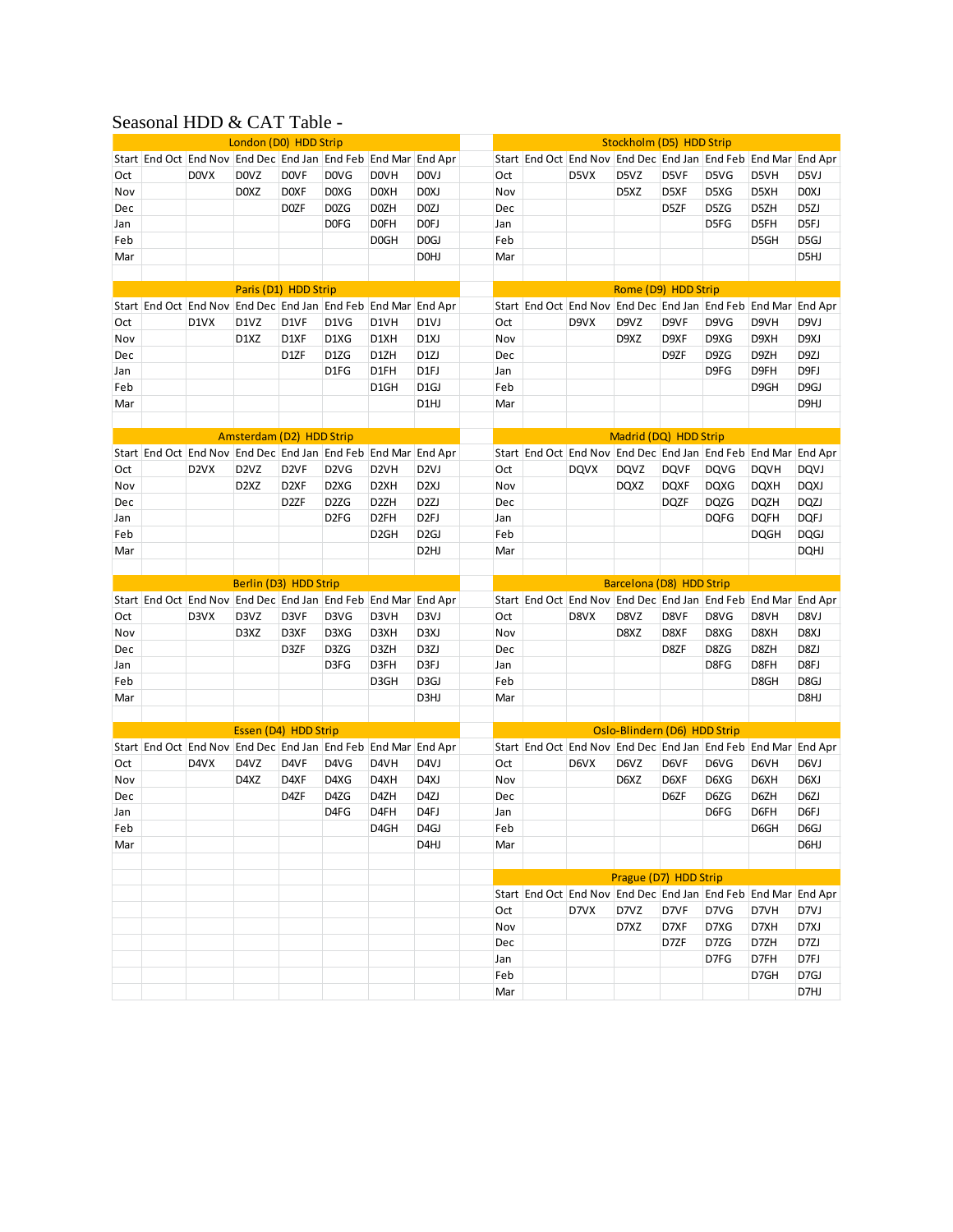| London (G0) CAT Strip<br>Stockholm (G5) CAT Strip<br>Start End Apr End May End Jun End Jul End Aug End Sep End Oct<br>Start End Apr End May End Jun End Jul End Aug End Sep End Oct<br><b>GOJM</b><br>G5JM<br>Apr<br><b>GOJK</b><br><b>GOJN</b><br>G0JQ<br><b>GOJU</b><br>GOJ V<br>Apr<br>G5JK<br>G5JN<br>G5JQ<br>G5JU<br><b>GOKN</b><br><b>GOKQ</b><br><b>GOKU</b><br><b>GOKV</b><br>G5KM<br>G5KQ<br><b>GOKM</b><br>May<br>G5KN<br>G5KU<br>May<br><b>GOMN</b><br>G0MQ<br><b>GOMU</b><br><b>GOMV</b><br>G5MN<br>G5MQ<br>G5MU<br>Jun<br>Jun<br>Jul<br><b>GONQ</b><br><b>GONU</b><br><b>GONV</b><br>Jul<br>G5NU<br>G5NQ<br>G0QU<br>G0QV<br>Aug<br>G5QU<br>Aug<br><b>GOUV</b><br>Sep<br>Sep<br>Paris (G1) CAT Strip<br>Rome (G9) CAT Strip<br>Start End Apr End May End Jun End Jul End Aug End Sep End Oct<br>Start End Apr End May End Jun End Jul End Aug End Sep End Oct<br>G9JM<br>Apr<br>G1JK<br>G1JM<br>G1JN<br>G1JQ<br>G1JU<br>G1JV<br>Apr<br>G9JK<br>G9JN<br>G9JQ<br>G9JU<br>G1KQ<br>G1KU<br>G1KV<br>G9KM<br>G9KQ<br>G9KU<br>G1KM<br>G1KN<br>May<br>G9KN<br>May<br>G1MQ<br>G1MU<br>G1MV<br>G9MN<br>G9MQ<br>G9MU<br>G1MN<br>Jun<br>Jun<br>Jul<br>G1NU<br>G1NV<br>Jul<br>G9NU<br>G1NQ<br>G9NQ<br>G1QU<br>G1QV<br>Aug<br>Aug<br>G9QU<br>G1UV<br>Sep<br>Sep<br>Amsterdam (G2) CAT Strip<br>Madrid (GQ) CAT Strip<br>Start End Apr End May End Jun End Jul End Aug End Sep End Oct<br>Start End Apr End May End Jun End Jul End Aug End Sep End Oct<br>G2JM<br>GQJM<br>G2JK<br>G2JN<br>G2JQ<br>G2JU<br>G2JV<br>Apr<br>gqjk<br><b>GQJN</b><br><b>GQJQ</b><br>GQJU<br>Apr<br>G2KM<br>G2KN<br>G2KQ<br>G2KU<br>G2KV<br><b>GQKM</b><br><b>GQKQ</b><br><b>GQKU</b><br>May<br><b>GQKN</b><br>May<br>G2MN<br>G2MQ<br>G2MU<br>G2MV<br>Jun<br>GQMN<br><b>GQMQ</b><br><b>GQMU</b><br>Jun<br>Jul<br>G2NU<br>G2NV<br>Jul<br>GQNU<br>G2NQ<br><b>GQNQ</b><br>G <sub>2QU</sub><br>G2QV<br>Aug<br>Aug<br>GQQU<br>G2UV<br>Sep<br>Sep | G5JV<br>G5KV<br>G5MV<br>G5NV<br>G5QV<br>G5UV<br>G9JV<br>G9KV<br>G9MV<br>G9NV<br>G9QV<br>G9UV<br>GQJV<br><b>GQKV</b><br><b>GQMV</b> |
|---------------------------------------------------------------------------------------------------------------------------------------------------------------------------------------------------------------------------------------------------------------------------------------------------------------------------------------------------------------------------------------------------------------------------------------------------------------------------------------------------------------------------------------------------------------------------------------------------------------------------------------------------------------------------------------------------------------------------------------------------------------------------------------------------------------------------------------------------------------------------------------------------------------------------------------------------------------------------------------------------------------------------------------------------------------------------------------------------------------------------------------------------------------------------------------------------------------------------------------------------------------------------------------------------------------------------------------------------------------------------------------------------------------------------------------------------------------------------------------------------------------------------------------------------------------------------------------------------------------------------------------------------------------------------------------------------------------------------------------------------------------------------------------------------------------------------------------------------------------------------------------------------------------------|------------------------------------------------------------------------------------------------------------------------------------|
|                                                                                                                                                                                                                                                                                                                                                                                                                                                                                                                                                                                                                                                                                                                                                                                                                                                                                                                                                                                                                                                                                                                                                                                                                                                                                                                                                                                                                                                                                                                                                                                                                                                                                                                                                                                                                                                                                                                     |                                                                                                                                    |
|                                                                                                                                                                                                                                                                                                                                                                                                                                                                                                                                                                                                                                                                                                                                                                                                                                                                                                                                                                                                                                                                                                                                                                                                                                                                                                                                                                                                                                                                                                                                                                                                                                                                                                                                                                                                                                                                                                                     |                                                                                                                                    |
|                                                                                                                                                                                                                                                                                                                                                                                                                                                                                                                                                                                                                                                                                                                                                                                                                                                                                                                                                                                                                                                                                                                                                                                                                                                                                                                                                                                                                                                                                                                                                                                                                                                                                                                                                                                                                                                                                                                     |                                                                                                                                    |
|                                                                                                                                                                                                                                                                                                                                                                                                                                                                                                                                                                                                                                                                                                                                                                                                                                                                                                                                                                                                                                                                                                                                                                                                                                                                                                                                                                                                                                                                                                                                                                                                                                                                                                                                                                                                                                                                                                                     |                                                                                                                                    |
|                                                                                                                                                                                                                                                                                                                                                                                                                                                                                                                                                                                                                                                                                                                                                                                                                                                                                                                                                                                                                                                                                                                                                                                                                                                                                                                                                                                                                                                                                                                                                                                                                                                                                                                                                                                                                                                                                                                     |                                                                                                                                    |
|                                                                                                                                                                                                                                                                                                                                                                                                                                                                                                                                                                                                                                                                                                                                                                                                                                                                                                                                                                                                                                                                                                                                                                                                                                                                                                                                                                                                                                                                                                                                                                                                                                                                                                                                                                                                                                                                                                                     |                                                                                                                                    |
|                                                                                                                                                                                                                                                                                                                                                                                                                                                                                                                                                                                                                                                                                                                                                                                                                                                                                                                                                                                                                                                                                                                                                                                                                                                                                                                                                                                                                                                                                                                                                                                                                                                                                                                                                                                                                                                                                                                     |                                                                                                                                    |
|                                                                                                                                                                                                                                                                                                                                                                                                                                                                                                                                                                                                                                                                                                                                                                                                                                                                                                                                                                                                                                                                                                                                                                                                                                                                                                                                                                                                                                                                                                                                                                                                                                                                                                                                                                                                                                                                                                                     |                                                                                                                                    |
|                                                                                                                                                                                                                                                                                                                                                                                                                                                                                                                                                                                                                                                                                                                                                                                                                                                                                                                                                                                                                                                                                                                                                                                                                                                                                                                                                                                                                                                                                                                                                                                                                                                                                                                                                                                                                                                                                                                     |                                                                                                                                    |
|                                                                                                                                                                                                                                                                                                                                                                                                                                                                                                                                                                                                                                                                                                                                                                                                                                                                                                                                                                                                                                                                                                                                                                                                                                                                                                                                                                                                                                                                                                                                                                                                                                                                                                                                                                                                                                                                                                                     |                                                                                                                                    |
|                                                                                                                                                                                                                                                                                                                                                                                                                                                                                                                                                                                                                                                                                                                                                                                                                                                                                                                                                                                                                                                                                                                                                                                                                                                                                                                                                                                                                                                                                                                                                                                                                                                                                                                                                                                                                                                                                                                     |                                                                                                                                    |
|                                                                                                                                                                                                                                                                                                                                                                                                                                                                                                                                                                                                                                                                                                                                                                                                                                                                                                                                                                                                                                                                                                                                                                                                                                                                                                                                                                                                                                                                                                                                                                                                                                                                                                                                                                                                                                                                                                                     |                                                                                                                                    |
|                                                                                                                                                                                                                                                                                                                                                                                                                                                                                                                                                                                                                                                                                                                                                                                                                                                                                                                                                                                                                                                                                                                                                                                                                                                                                                                                                                                                                                                                                                                                                                                                                                                                                                                                                                                                                                                                                                                     |                                                                                                                                    |
|                                                                                                                                                                                                                                                                                                                                                                                                                                                                                                                                                                                                                                                                                                                                                                                                                                                                                                                                                                                                                                                                                                                                                                                                                                                                                                                                                                                                                                                                                                                                                                                                                                                                                                                                                                                                                                                                                                                     |                                                                                                                                    |
|                                                                                                                                                                                                                                                                                                                                                                                                                                                                                                                                                                                                                                                                                                                                                                                                                                                                                                                                                                                                                                                                                                                                                                                                                                                                                                                                                                                                                                                                                                                                                                                                                                                                                                                                                                                                                                                                                                                     |                                                                                                                                    |
|                                                                                                                                                                                                                                                                                                                                                                                                                                                                                                                                                                                                                                                                                                                                                                                                                                                                                                                                                                                                                                                                                                                                                                                                                                                                                                                                                                                                                                                                                                                                                                                                                                                                                                                                                                                                                                                                                                                     |                                                                                                                                    |
|                                                                                                                                                                                                                                                                                                                                                                                                                                                                                                                                                                                                                                                                                                                                                                                                                                                                                                                                                                                                                                                                                                                                                                                                                                                                                                                                                                                                                                                                                                                                                                                                                                                                                                                                                                                                                                                                                                                     |                                                                                                                                    |
|                                                                                                                                                                                                                                                                                                                                                                                                                                                                                                                                                                                                                                                                                                                                                                                                                                                                                                                                                                                                                                                                                                                                                                                                                                                                                                                                                                                                                                                                                                                                                                                                                                                                                                                                                                                                                                                                                                                     |                                                                                                                                    |
|                                                                                                                                                                                                                                                                                                                                                                                                                                                                                                                                                                                                                                                                                                                                                                                                                                                                                                                                                                                                                                                                                                                                                                                                                                                                                                                                                                                                                                                                                                                                                                                                                                                                                                                                                                                                                                                                                                                     |                                                                                                                                    |
|                                                                                                                                                                                                                                                                                                                                                                                                                                                                                                                                                                                                                                                                                                                                                                                                                                                                                                                                                                                                                                                                                                                                                                                                                                                                                                                                                                                                                                                                                                                                                                                                                                                                                                                                                                                                                                                                                                                     |                                                                                                                                    |
|                                                                                                                                                                                                                                                                                                                                                                                                                                                                                                                                                                                                                                                                                                                                                                                                                                                                                                                                                                                                                                                                                                                                                                                                                                                                                                                                                                                                                                                                                                                                                                                                                                                                                                                                                                                                                                                                                                                     |                                                                                                                                    |
|                                                                                                                                                                                                                                                                                                                                                                                                                                                                                                                                                                                                                                                                                                                                                                                                                                                                                                                                                                                                                                                                                                                                                                                                                                                                                                                                                                                                                                                                                                                                                                                                                                                                                                                                                                                                                                                                                                                     |                                                                                                                                    |
|                                                                                                                                                                                                                                                                                                                                                                                                                                                                                                                                                                                                                                                                                                                                                                                                                                                                                                                                                                                                                                                                                                                                                                                                                                                                                                                                                                                                                                                                                                                                                                                                                                                                                                                                                                                                                                                                                                                     |                                                                                                                                    |
|                                                                                                                                                                                                                                                                                                                                                                                                                                                                                                                                                                                                                                                                                                                                                                                                                                                                                                                                                                                                                                                                                                                                                                                                                                                                                                                                                                                                                                                                                                                                                                                                                                                                                                                                                                                                                                                                                                                     | GQNV                                                                                                                               |
|                                                                                                                                                                                                                                                                                                                                                                                                                                                                                                                                                                                                                                                                                                                                                                                                                                                                                                                                                                                                                                                                                                                                                                                                                                                                                                                                                                                                                                                                                                                                                                                                                                                                                                                                                                                                                                                                                                                     | GQQV                                                                                                                               |
|                                                                                                                                                                                                                                                                                                                                                                                                                                                                                                                                                                                                                                                                                                                                                                                                                                                                                                                                                                                                                                                                                                                                                                                                                                                                                                                                                                                                                                                                                                                                                                                                                                                                                                                                                                                                                                                                                                                     | GQUV                                                                                                                               |
|                                                                                                                                                                                                                                                                                                                                                                                                                                                                                                                                                                                                                                                                                                                                                                                                                                                                                                                                                                                                                                                                                                                                                                                                                                                                                                                                                                                                                                                                                                                                                                                                                                                                                                                                                                                                                                                                                                                     |                                                                                                                                    |
| Berlin (G3) CAT Strip<br>Barcelona (G8) CAT Strip                                                                                                                                                                                                                                                                                                                                                                                                                                                                                                                                                                                                                                                                                                                                                                                                                                                                                                                                                                                                                                                                                                                                                                                                                                                                                                                                                                                                                                                                                                                                                                                                                                                                                                                                                                                                                                                                   |                                                                                                                                    |
| Start End Apr End May End Jun End Jul End Aug End Sep End Oct<br>Start End Apr End May End Jun End Jul End Aug End Sep End Oct                                                                                                                                                                                                                                                                                                                                                                                                                                                                                                                                                                                                                                                                                                                                                                                                                                                                                                                                                                                                                                                                                                                                                                                                                                                                                                                                                                                                                                                                                                                                                                                                                                                                                                                                                                                      |                                                                                                                                    |
| G8JM<br>G3JK<br>G3JM<br>G3JN<br>G3JQ<br>G3JU<br>G3JV<br>Apr<br>G8JK<br>G8JN<br>G8JQ<br>G8JU<br>Apr                                                                                                                                                                                                                                                                                                                                                                                                                                                                                                                                                                                                                                                                                                                                                                                                                                                                                                                                                                                                                                                                                                                                                                                                                                                                                                                                                                                                                                                                                                                                                                                                                                                                                                                                                                                                                  | G8JV                                                                                                                               |
| G3KQ<br>G3KU<br>G8KM<br>G8KQ<br>G3KM<br>G3KN<br>G3KV<br>May<br>G8KN<br>G8KU<br>May                                                                                                                                                                                                                                                                                                                                                                                                                                                                                                                                                                                                                                                                                                                                                                                                                                                                                                                                                                                                                                                                                                                                                                                                                                                                                                                                                                                                                                                                                                                                                                                                                                                                                                                                                                                                                                  | G8KV                                                                                                                               |
| G3MN<br>G3MQ<br>G3MU<br>G3MV<br>G8MN<br>G8MQ<br>G8MU<br>Jun<br>Jun                                                                                                                                                                                                                                                                                                                                                                                                                                                                                                                                                                                                                                                                                                                                                                                                                                                                                                                                                                                                                                                                                                                                                                                                                                                                                                                                                                                                                                                                                                                                                                                                                                                                                                                                                                                                                                                  | G8MV                                                                                                                               |
| Jul<br>Jul<br>G3NU<br>G3NV<br>G8NU<br>G3NQ<br>G8NQ                                                                                                                                                                                                                                                                                                                                                                                                                                                                                                                                                                                                                                                                                                                                                                                                                                                                                                                                                                                                                                                                                                                                                                                                                                                                                                                                                                                                                                                                                                                                                                                                                                                                                                                                                                                                                                                                  | G8NV                                                                                                                               |
| G3QU<br>G3QV<br>Aug<br>G8QU<br>Aug                                                                                                                                                                                                                                                                                                                                                                                                                                                                                                                                                                                                                                                                                                                                                                                                                                                                                                                                                                                                                                                                                                                                                                                                                                                                                                                                                                                                                                                                                                                                                                                                                                                                                                                                                                                                                                                                                  | G8QV                                                                                                                               |
| G3UV<br>Sep<br>Sep                                                                                                                                                                                                                                                                                                                                                                                                                                                                                                                                                                                                                                                                                                                                                                                                                                                                                                                                                                                                                                                                                                                                                                                                                                                                                                                                                                                                                                                                                                                                                                                                                                                                                                                                                                                                                                                                                                  | G8UV                                                                                                                               |
|                                                                                                                                                                                                                                                                                                                                                                                                                                                                                                                                                                                                                                                                                                                                                                                                                                                                                                                                                                                                                                                                                                                                                                                                                                                                                                                                                                                                                                                                                                                                                                                                                                                                                                                                                                                                                                                                                                                     |                                                                                                                                    |
| Oslo-Blindern (HL) CAT Strip<br>Essen (G4) CAT Strip                                                                                                                                                                                                                                                                                                                                                                                                                                                                                                                                                                                                                                                                                                                                                                                                                                                                                                                                                                                                                                                                                                                                                                                                                                                                                                                                                                                                                                                                                                                                                                                                                                                                                                                                                                                                                                                                |                                                                                                                                    |
| Start End Apr End May End Jun End Jul End Aug End Sep End Oct<br>Start End Apr End May End Jun End Jul End Aug End Sep End Oct                                                                                                                                                                                                                                                                                                                                                                                                                                                                                                                                                                                                                                                                                                                                                                                                                                                                                                                                                                                                                                                                                                                                                                                                                                                                                                                                                                                                                                                                                                                                                                                                                                                                                                                                                                                      |                                                                                                                                    |
| G4JM<br>G4JK<br>G4JN<br>G4JQ<br>G4JU<br>G4JV<br>Apr<br>HUK<br>HUM<br>HUN<br>HLJQ<br>HLJU<br>Apr                                                                                                                                                                                                                                                                                                                                                                                                                                                                                                                                                                                                                                                                                                                                                                                                                                                                                                                                                                                                                                                                                                                                                                                                                                                                                                                                                                                                                                                                                                                                                                                                                                                                                                                                                                                                                     | <b>HLJV</b>                                                                                                                        |
| G4KN<br>G4KQ<br>G4KU<br>G4KM<br>G4KV<br>May<br><b>HLKM</b><br><b>HLKN</b><br><b>HLKQ</b><br><b>HLKU</b><br>May                                                                                                                                                                                                                                                                                                                                                                                                                                                                                                                                                                                                                                                                                                                                                                                                                                                                                                                                                                                                                                                                                                                                                                                                                                                                                                                                                                                                                                                                                                                                                                                                                                                                                                                                                                                                      | <b>HLKV</b>                                                                                                                        |
| G4MN<br>G4MQ<br>G4MU<br>G4MV<br>Jun<br><b>HLMN</b><br><b>HLMQ</b><br><b>HLMU</b><br>Jun                                                                                                                                                                                                                                                                                                                                                                                                                                                                                                                                                                                                                                                                                                                                                                                                                                                                                                                                                                                                                                                                                                                                                                                                                                                                                                                                                                                                                                                                                                                                                                                                                                                                                                                                                                                                                             | <b>HLMV</b>                                                                                                                        |
| G4NV<br>Jul<br><b>HLNQ</b><br>G4NQ<br>G4NU<br><b>HLNU</b><br>Jul                                                                                                                                                                                                                                                                                                                                                                                                                                                                                                                                                                                                                                                                                                                                                                                                                                                                                                                                                                                                                                                                                                                                                                                                                                                                                                                                                                                                                                                                                                                                                                                                                                                                                                                                                                                                                                                    | <b>HLNV</b>                                                                                                                        |
| G4QU<br>G4QV<br>Aug<br>Aug<br><b>HLQU</b>                                                                                                                                                                                                                                                                                                                                                                                                                                                                                                                                                                                                                                                                                                                                                                                                                                                                                                                                                                                                                                                                                                                                                                                                                                                                                                                                                                                                                                                                                                                                                                                                                                                                                                                                                                                                                                                                           | <b>HLQV</b>                                                                                                                        |
| G4UV<br>Sep<br>Sep                                                                                                                                                                                                                                                                                                                                                                                                                                                                                                                                                                                                                                                                                                                                                                                                                                                                                                                                                                                                                                                                                                                                                                                                                                                                                                                                                                                                                                                                                                                                                                                                                                                                                                                                                                                                                                                                                                  | <b>HLUV</b>                                                                                                                        |
|                                                                                                                                                                                                                                                                                                                                                                                                                                                                                                                                                                                                                                                                                                                                                                                                                                                                                                                                                                                                                                                                                                                                                                                                                                                                                                                                                                                                                                                                                                                                                                                                                                                                                                                                                                                                                                                                                                                     |                                                                                                                                    |
| Prague (B7) CAT Strip                                                                                                                                                                                                                                                                                                                                                                                                                                                                                                                                                                                                                                                                                                                                                                                                                                                                                                                                                                                                                                                                                                                                                                                                                                                                                                                                                                                                                                                                                                                                                                                                                                                                                                                                                                                                                                                                                               |                                                                                                                                    |
| Start End Apr End May End Jun End Jul End Aug End Sep End Oct                                                                                                                                                                                                                                                                                                                                                                                                                                                                                                                                                                                                                                                                                                                                                                                                                                                                                                                                                                                                                                                                                                                                                                                                                                                                                                                                                                                                                                                                                                                                                                                                                                                                                                                                                                                                                                                       |                                                                                                                                    |
| B7JM<br>Apr<br>B7JK<br>B7JN<br>B7JQ<br>B7JU                                                                                                                                                                                                                                                                                                                                                                                                                                                                                                                                                                                                                                                                                                                                                                                                                                                                                                                                                                                                                                                                                                                                                                                                                                                                                                                                                                                                                                                                                                                                                                                                                                                                                                                                                                                                                                                                         | B7JV                                                                                                                               |
| May<br>B7KM<br><b>B7KN</b><br>B7KQ<br><b>B7KU</b>                                                                                                                                                                                                                                                                                                                                                                                                                                                                                                                                                                                                                                                                                                                                                                                                                                                                                                                                                                                                                                                                                                                                                                                                                                                                                                                                                                                                                                                                                                                                                                                                                                                                                                                                                                                                                                                                   | B7KV                                                                                                                               |
| Jun<br>B7MN<br>B7MQ<br>B7MU                                                                                                                                                                                                                                                                                                                                                                                                                                                                                                                                                                                                                                                                                                                                                                                                                                                                                                                                                                                                                                                                                                                                                                                                                                                                                                                                                                                                                                                                                                                                                                                                                                                                                                                                                                                                                                                                                         | B7MV                                                                                                                               |
| Jul<br>B7NQ<br>B7NU                                                                                                                                                                                                                                                                                                                                                                                                                                                                                                                                                                                                                                                                                                                                                                                                                                                                                                                                                                                                                                                                                                                                                                                                                                                                                                                                                                                                                                                                                                                                                                                                                                                                                                                                                                                                                                                                                                 | B7NV                                                                                                                               |
| Aug<br>B7QU                                                                                                                                                                                                                                                                                                                                                                                                                                                                                                                                                                                                                                                                                                                                                                                                                                                                                                                                                                                                                                                                                                                                                                                                                                                                                                                                                                                                                                                                                                                                                                                                                                                                                                                                                                                                                                                                                                         | B7QV                                                                                                                               |
| Sep                                                                                                                                                                                                                                                                                                                                                                                                                                                                                                                                                                                                                                                                                                                                                                                                                                                                                                                                                                                                                                                                                                                                                                                                                                                                                                                                                                                                                                                                                                                                                                                                                                                                                                                                                                                                                                                                                                                 | B7UV                                                                                                                               |